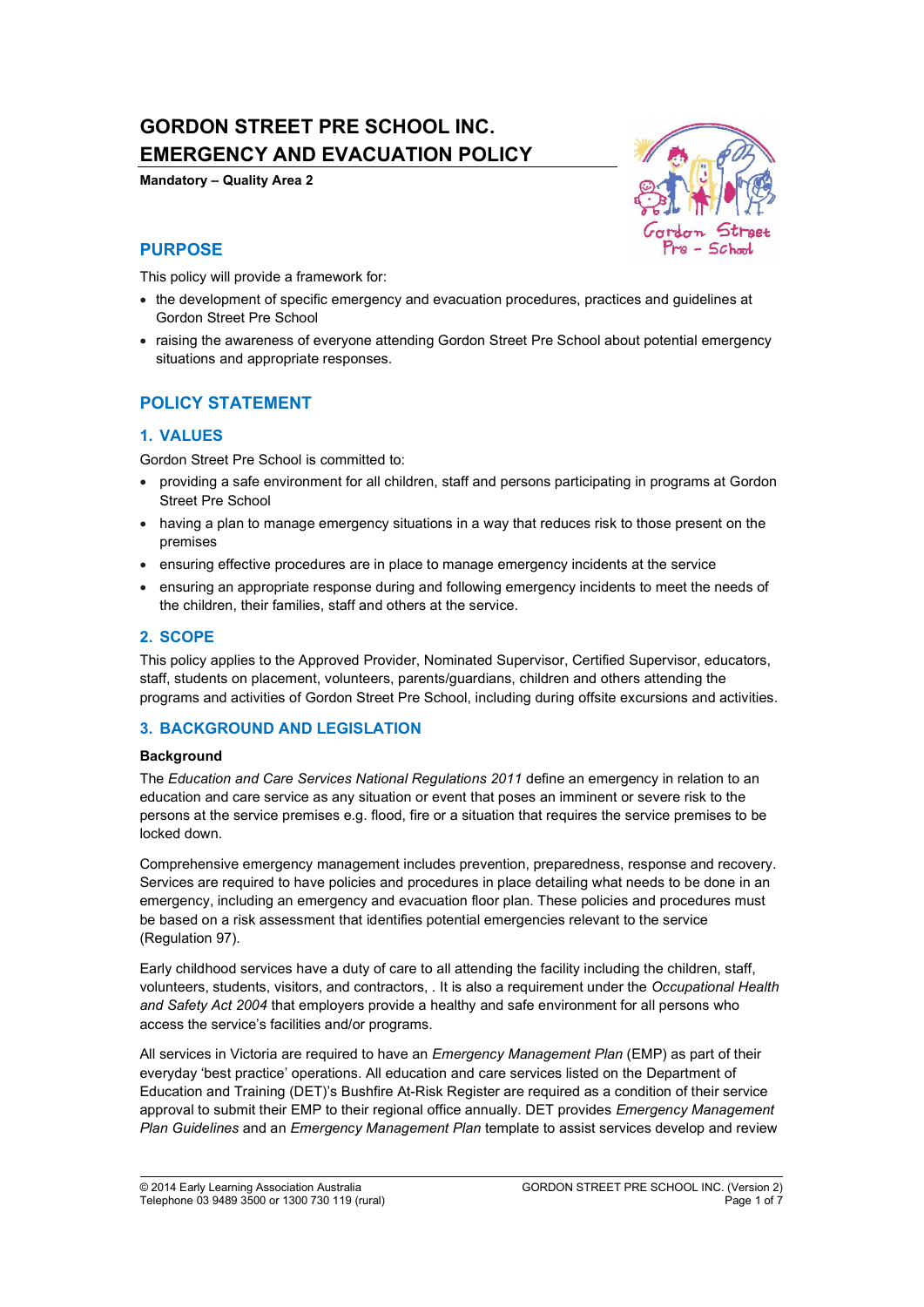their EMP (refer to *Sources* below for the link). All services must complete the required sections of the plan and lodge it with the relevant DET regional office. A copy should also be attached to this policy.

#### **Legislation and standards**

Relevant legislation and standards include but are not limited to:

- x *Education and Care Services National Law Act 2010*
- x *Education and Care Services National Regulations 2011* including Regulations 97, 98, 168(2)(e)
- x *National Quality Standard*, including Quality Area 2: Children's Health and Safety
- x *Occupational Health and Safety Act 2004*

#### **4. DEFINITIONS**

The terms defined in this section relate specifically to this policy. For commonly used terms e.g. Approved Provider, Nominated Supervisor, Regulatory Authority etc. refer to the *General Definitions* section of this manual.

**Attendance record:** Kept by the service to record details of each child attending the service including name, time of arrival and departure, signature of person delivering and collecting the child or of the Nominated Supervisor or educator (Regulation 158).

**Country Fire Authority (CFA):** CFA respond to a variety of fire and emergency incidents. They are also involved in a range of other activities including:

- $\bullet$  fire safety building inspections
- delivering community awareness, education and safety programs
- post-incident analysis and fire investigation
- fire prevention planning and land use planning at a municipal level.

**Duty of care:** A common law concept that refers to the responsibilities of a service to provide an adequate level of protection against harm and all reasonable foreseeable risks.

**Emergency:** Includes any situation or event that poses an imminent or severe risk to the persons at the education and care service premises e.g. flood, fire or a situation that requires the service premises to be locked down (National Regulations, page 21).

**Emergency Management Plan (EMP):** A written set of instructions for the service to prepare for and respond to emergencies. A guide to preparing an emergency plan and an *Emergency Management Plan* template are available on the DET website (refer to *Sources* below).

**Hazard:** A source or situation with a potential for harm in terms of human injury or ill health, damage to property, damage to the environment or a combination of these.

**Incident, Injury, Trauma and Illness Record:** Contains details of any incident, injury, trauma or illness that occurs while the child is being educated and cared for by the service. Any incident, injury, trauma or illness must be recorded as soon as is practicable but not later than 24 hours after the occurrence.

These details must be kept for the period of time specified in Regulation 183. A sample *Incident, Injury, Trauma and Illness Record* is available from the ACECQA: www.acecqa.gov.au (Search 'Sample forms and templates')

**Planned closure:** services identified as being at high fire risk and on the DET's Bushfire at-Risk Register will close on days determined to have a fire danger rating of Code Red by the Emergency Management Commissioner. Where possible, four to seven days' notice of a planned closure will be provided. Services not on the Department's Bushfire at-Risk Register will remain open, unless directly threatened by fire or another emergency.

**Metropolitan Fire Brigade (MFB):** provide a fire and rescue service and are the first to respond to specific medical emergencies. The MFB aims to reduce the incidence and impact of fire and other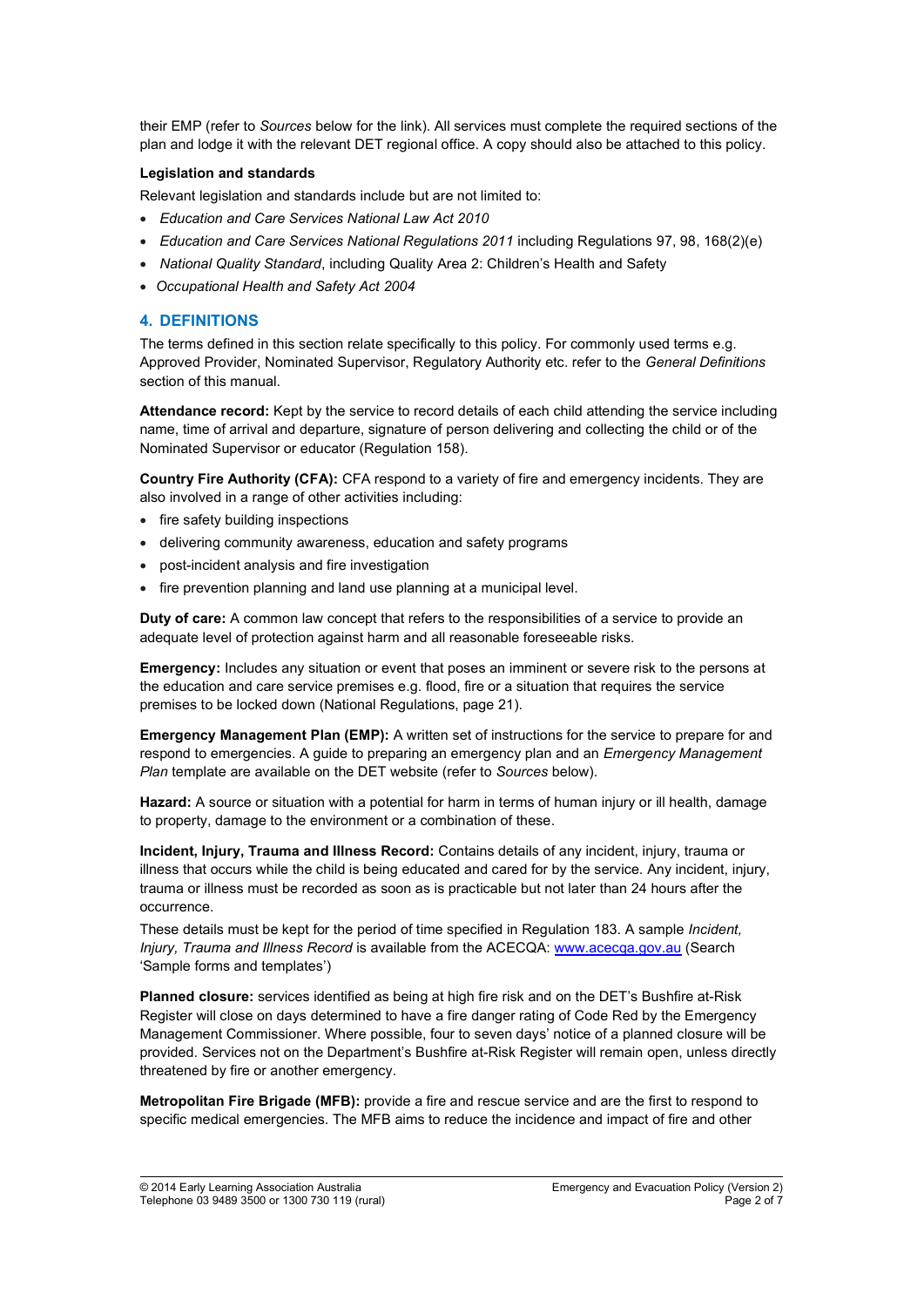emergencies on the community. This is achieved through the delivery of educational strategies that assist the community to become more self-reliant, including:

- fire safety building inspections, and checking fire-fighting equipment
- delivering community awareness, education and safety programs.

**Notifiable incident:** An incident involving workplace health and safety that is required by law to be reported to WorkSafe Victoria. Notification is required for incidents that result in death or serious injury/illness, or dangerous occurrences. For a complete list of incidents that must be reported to WorkSafe Victoria, refer to the *Guide to Incident Notification* on the WorkSafe Victoria website: www.worksafe.vic.gov.au

**Risk management:** A structured approach to managing uncertainty related to a threat; a sequence of activities including the identification, assessment and prioritisation of risks followed by co-ordinated and economical application of resources to minimise, monitor and control the probability and/or impact of those risks.

**Serious incident:** A serious incident (regulation 12) is defined as any of the following:

- the death of a child while being educated and cared for at the service or following an incident at the service
- any incident involving serious injury or trauma while the child is being educated and cared for, which
	- a reasonable person would consider required urgent medical attention from a registered medical practitioner; or
	- the child attended or ought reasonably to have attended a hospital e.g. a broken limb\*
- any incident involving serious illness of a child while that child is being educated and cared for by a service for which the child attended, or ought reasonably to have attended, a hospital e.g. severe asthma attack, seizure or anaphylaxis\*
- \*NOTE: In some cases (for example rural and remote locations) a General Practitioner conducts consultation from the hospital site. Only treatment related to serious injury or illness or trauma are required to be notified, not other health matters
- any emergency for which emergency services attended. NOTE: This means an incident, situation or event where there is an imminent or severe risk to the health, safety or wellbeing of a person/s at an education and care service. It does not mean an incident where emergency services attended as a precaution
- a child appears to be missing or cannot be accounted for at the service
- a child appears to have been taken or removed from the service in a manner that contravenes the National Regulations
- a child was mistakenly locked in or out of the service premises or any part of the premises.

Examples of serious incidents include amputation (e.g. removal of fingers), anaphylactic reaction requiring hospitalisation, asthma requiring hospitalisation, broken bone/fractures, bronchiolitis, burns, diarrhoea requiring hospitalisation, epileptic seizures, head injuries, measles, meningococcal infection, sexual assault, witnessing violence or a frightening event.

**State of emergency:** A situation in which the government is granted special powers, by constitutional or legal provision, to deal with a perceived threat to law and order, or public safety.

**WorkSafe Victoria:** The manager of Victoria's workplace safety system. WorkSafe Victoria:

- strives to prevent workplace injuries, illness and fatalities
- provides benefits to injured workers and helps them to return to work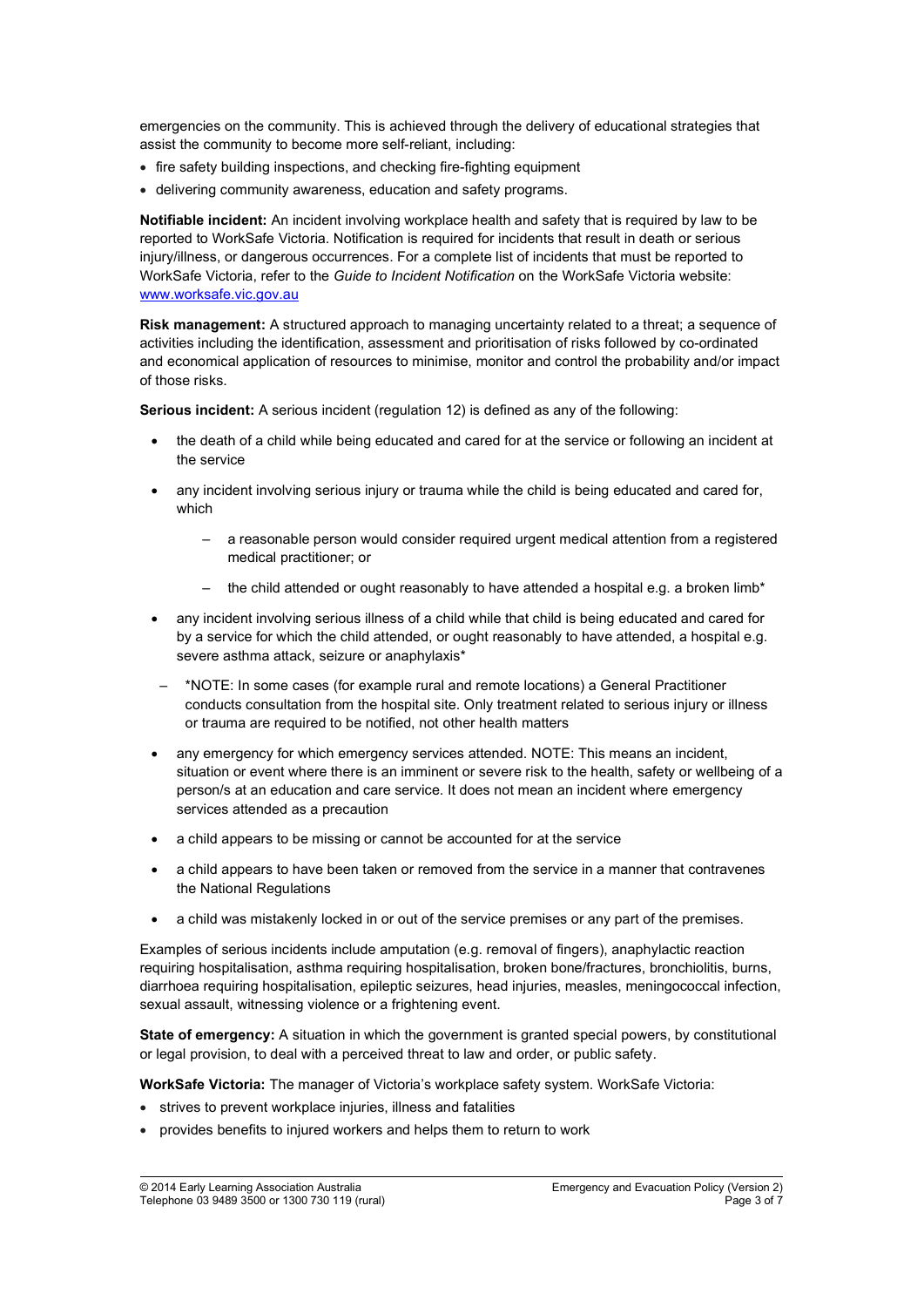- enforces Victoria's occupational health and safety laws
- provides reasonably priced workplace injury insurance for employers
- provides an emergency response service 24 hours per day.

# **5. SOURCES AND RELATED POLICIES**

### **Sources**

- Australian Standards: Planning for emergencies in facilities (AS 3745–2010) available from https://infostore.saiglobal.com/en-au/Standards/AS-3745-2010-Amdt-2-2018- 122637\_SAIG\_AS\_AS\_281639/
- x Department of Education and Training, *Guide to Preparing an Emergency Management Plan*: https://www.education.vic.gov.au/Documents/childhood/providers/support/EmergencyManagement Plan\_EarlyChildhood.docx
- x Department of Education and Training, *Emergency Management Requirements*: https://www.education.vic.gov.au/childhood/providers/regulation/Pages/emergencymanagementreq uirements.aspx
- Metropolitan Fire Brigade: www.mfb.vic.gov.au
- Country Fire Authority: www.cfa.vic.gov.au
- State Emergency Service: www.ses.vic.gov.au
- WorkSafe Victoria: www.worksafe.vic.gov.au

## **Service policies**

- x *Administration of First Aid Policy*
- x *Administration of Medication Policy*
- x *Delivery and Collection of Children Policy*
- x *Incident, Injury, Trauma and Illness Policy*
- x *Occupational Health and Safety Policy*
- x *Staffing Policy*
- x *Supervision of Children Policy*

# **PROCEDURES**

## **The Approved Provider is responsible for:**

- x completing the DET *Emergency Management Plan* (refer to *Sources*), lodging this with the relevant DET regional office and attaching a copy to this policy
- conducting a risk assessment to identify potential emergencies that the service may encounter (Regulation 97(2)) (refer to attached *Emergency Management Plan*)
- developing instructions for what must be done in the event of an emergency (Regulation  $97(1)(a)$ ) (refer to attached *Emergency Management Plan*)
- appointing an Incident Management Team (IMT) to oversee safety at the service in the event of an emergency (refer to attached *Emergency Management Plan*)
- developing an emergency and evacuation floor plan (Regulation  $97(1)(b)$ ) (refer to attached *Emergency Management Plan*)
- ensuring that a copy of the emergency and evacuation floor plan and instructions are displayed in a prominent position near each exit at the service premises (Regulation 97(4))
- ensuring that the emergency and evacuation procedures are rehearsed at least once every 3 months by all at the service (Regulation 97(3)(a))
- ensuring that the rehearsals of the emergency and evacuation procedures are documented (Regulation 97(3)(b)) (refer to attached *Emergency Management Plan*)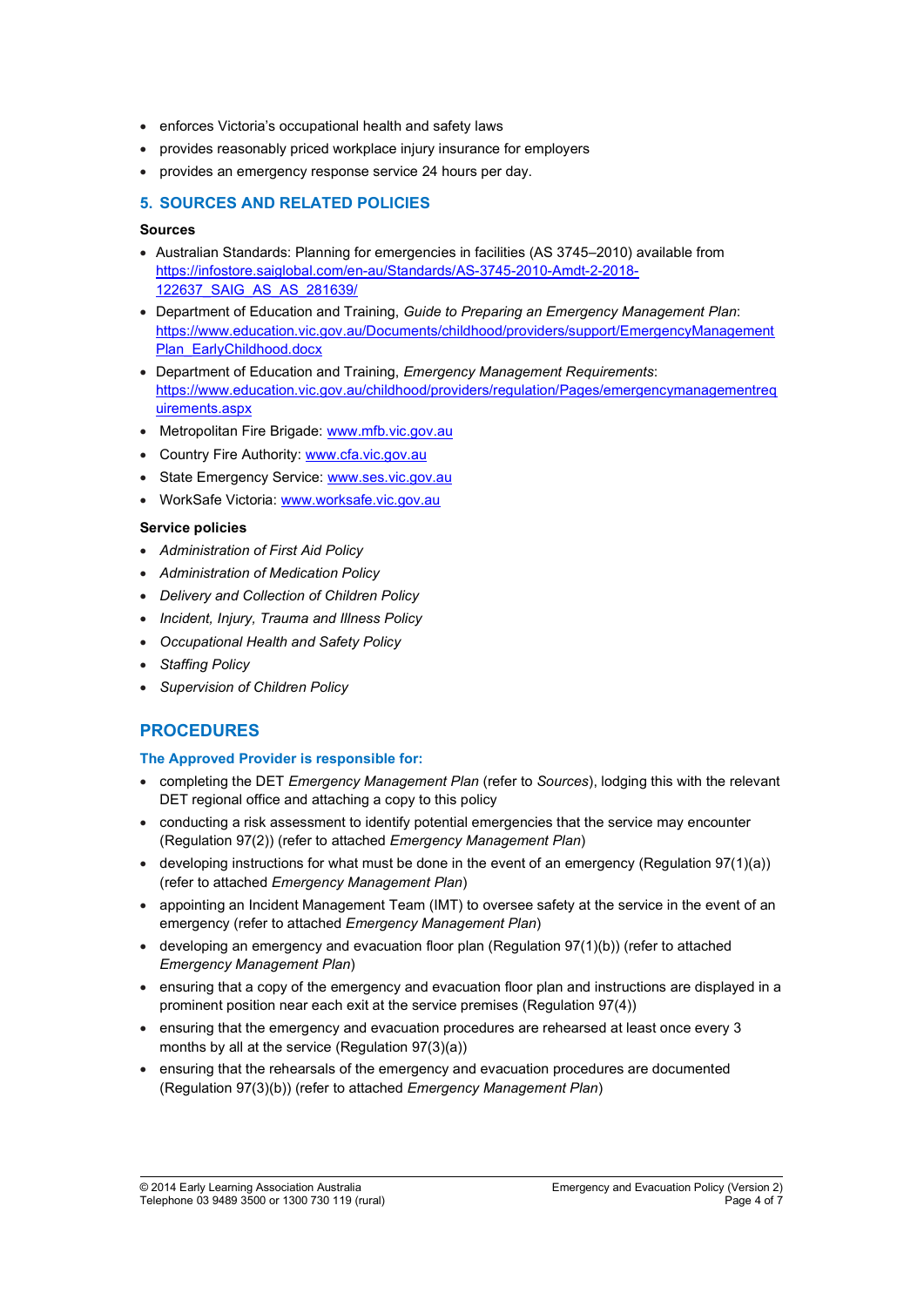- ensuring that those working at, or attending the service, have access to a phone for immediate communication with parents/guardians and emergency services (Regulation 98), and that phone numbers of emergency services are displayed
- identifying potential onsite hazards and taking action to manage and minimise risk (refer to attached *Emergency Management Plan*)
- ensuring all infrastructure and service equipment are regularly checked for condition and maintenance, including emergency exit lighting
- ensuring the location of first aid kits, fire extinguishers and other emergency equipment are clearly signposted
- ensuring all emergency equipment is maintained on a regular basis in accordance with requirements specified by regulations, such as the Australian Standards Building Code e.g. fire extinguishers, smoke detectors, evacuation kits, sprinkler systems and alarm or duress systems
- **•** providing a fully-equipped portable first aid kit (refer to *Administration of First Aid Policy*)
- keeping lock-down areas is a state of readiness so they are safe for children, staff and visitors to be used
- developing a regular training schedule for staff to ensure that they are able to deal with emergency situations e.g. first aid, emergency management and OHS training
- regularly reviewing, evaluating and updating emergency management plans, manuals and procedures (at least annually or following an emergency incident)
- developing procedures to debrief staff following emergency incidents
- conducting checks of documentation and practices to ensure all requirements of this policy are being complied with
- x notifying DET in writing within 24 hours of a serious incident (refer to *Definitions*)
- x completing the *Incident, Injury, Trauma and Illness Record* (refer to *Definitions*) where required
- notifying DET within 7 days of an incident that required the service to be closed, or a circumstance that posed a significant risk to the health, safety or wellbeing of a child attending the service (National Law: Section 174(2)(c); Regulations: 175(2)(b)&(c), 176)
- x reporting notifiable incidents (refer to *Definitions*) in the workplace to WorkSafe Victoria
- engaging with the Metropolitan Fire Brigade and/or Country Fire Authority regarding fire safety awareness and training for the service, including demonstrations of fire equipment, basic fire safety, smoke alarm, fire blankets and escape plans
- identifying staff and children requiring additional assistance in the event of an emergency (refer to attached *Emergency Management Plan*)
- ensuring that emergency contact details are provided on each child's enrolment form and that these are kept up to date
- **•** ensuring that an attendance record (refer to *Definitions*) is maintained to account for all children attending the service (Regulation 158)
- keeping a written record of all visitors to the service, including time of arrival and departure
- ensuring all staff, parents/guardians, children, volunteers and students on placement understand the procedures to follow in the event of an emergency
- ensuring there are induction procedures in place to inform new staff, including casual or relief staff, of the emergency and evacuation policy and procedures
- ensuring all staff, parents/guardians, children, volunteers, students on placement and others attending the service are accounted for in the event of an evacuation
- developing procedures to deal with loss of critical functions, such as power/water shut off.

## **The Nominated Supervisor is responsible for:**

• ensuring that the emergency and evacuation floor plan is displayed in prominent positions and that all parents/guardians, volunteers, contractors, staff and relief staff are briefed and aware of the procedures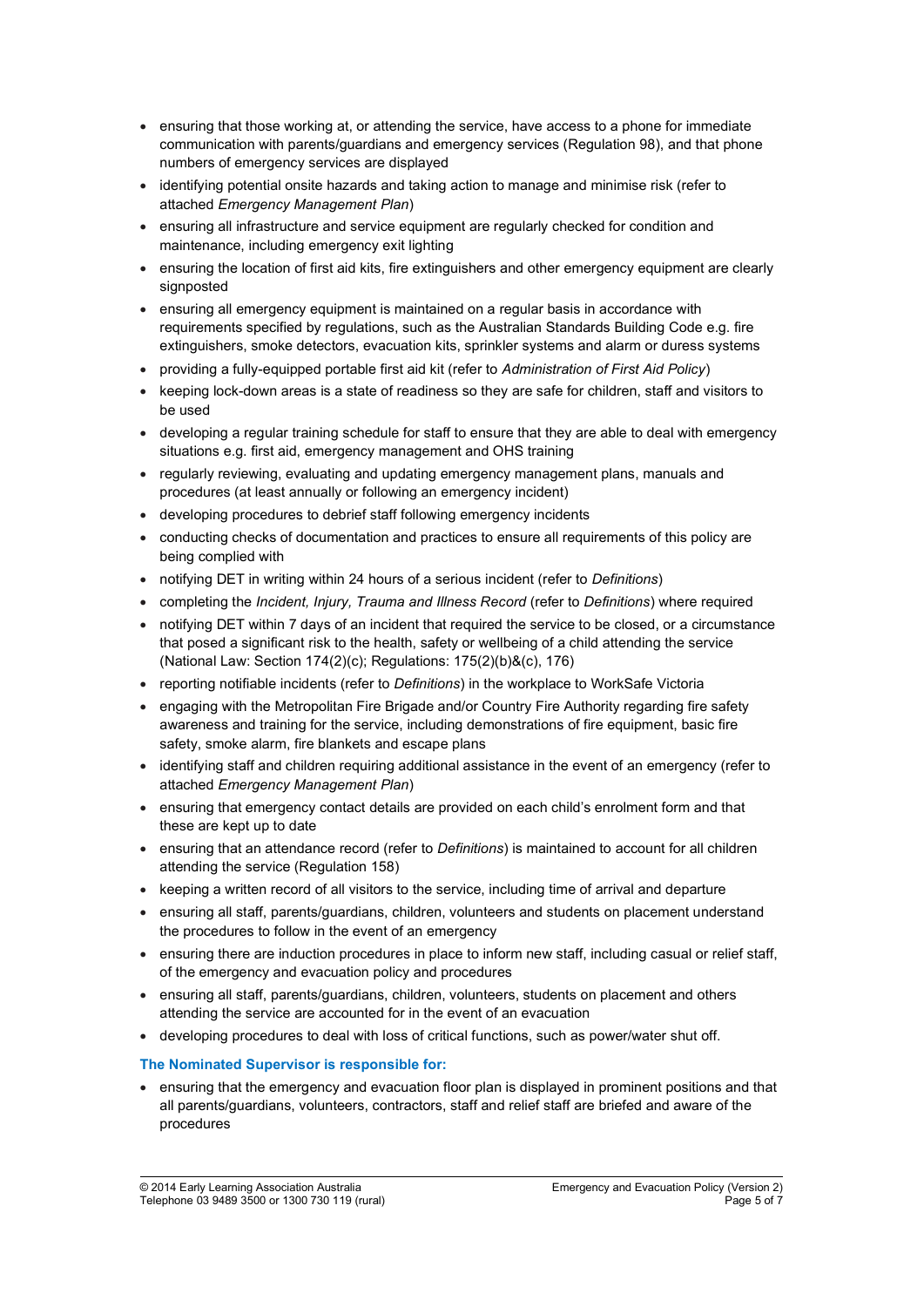- ensuring that children are adequately supervised at all times and protected from hazards and harm (refer to *Supervision of Children Policy*)
- ensuring that the *Emergency Management Plan* (attached) is followed in the event of an emergency
- testing alarms and communication systems regularly, such as on a monthly basis
- keeping lock-down areas is a state of readiness so they are safe for children, staff and visitors to be used
- x informing the Approved Provider of any serious or notifiable incidents (refer to *Definitions*) that must be reported to DET or WorkSafe Victoria.

### **All other Staff are responsible for:**

- implementing the procedures and responsibilities in this policy and the service's *Emergency Management Plan* (attached)
- supervising the children in their care and protecting them from hazards and harm (refer to *Supervision of Children Policy*)
- providing support to children before, during and after emergencies
- x checking that the attendance record (refer to *Definitions*) is completed at the beginning and end of each session
- keeping lock-down areas is a state of readiness so they are safe for children, staff and visitors to be used
- checking that the emergency evacuation procedure is displayed in prominent positions and that all persons at the service are made aware of these (refer to attached *Emergency Management Plan*)
- rehearsing emergency evacuation procedures with the children at least once every 3 months (or more often, as required) and ensuring that these are documented (refer to attached *Emergency Management Plan*)
- providing feedback regarding the effectiveness of emergency and evacuation procedures to inform policy, procedures and manuals etc.
- x completing the *Incident, Injury, Trauma and Illness Record*, as required
- $\bullet$  informing the Nominated Supervisor or Persons in Day-to-Day Charge or, in their absence, the Approved Provider or Person with Management and Control, about any serious incidents or notifiable incidents (refer to *Definitions*) at the service
- attending first aid, emergency management and OHS training, as required
- communicating with parents about emergency procedures
- raising children's awareness about potential emergency situations and appropriate responses.

## **Parents/guardians are responsible for:**

- familiarising themselves with the service's emergency and evacuation policy and procedures and the service's *Emergency Management Plan* (attached)
- x ensuring they complete the attendance record (refer to *Definitions*) on delivery and collection of their children (refer to *Delivery and Collection of Children Policy*)
- providing emergency contact details on their child's enrolment form and ensuring that this is kept up to date
- reinforcing the service's emergency and evacuation procedures with their child
- following the directions of staff in the event of an emergency or when rehearsing emergency procedures.